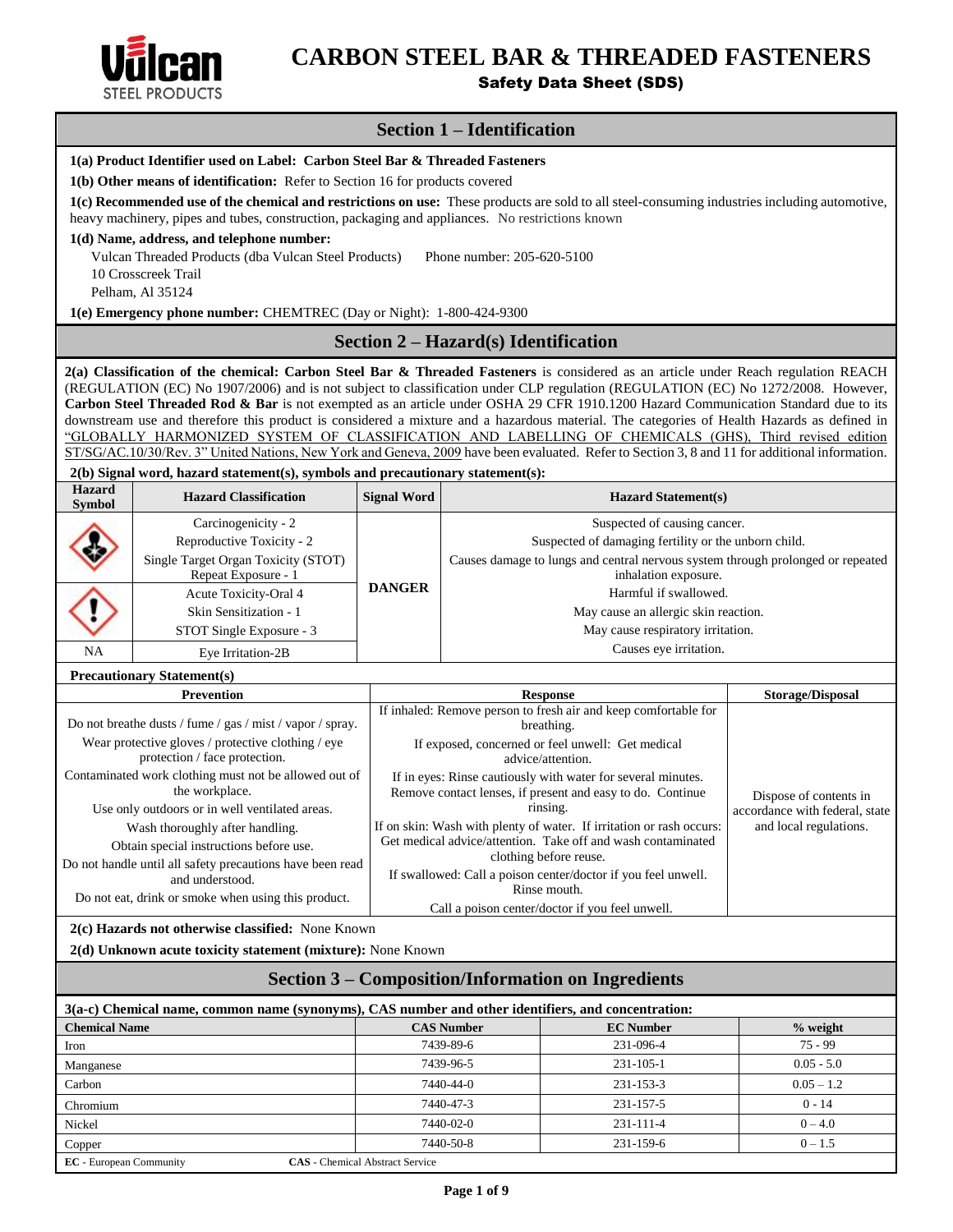

### **Section 3 – Composition/Information on Ingredients (continued)**

### **3(a-c) Chemical name, common name (synonyms), CAS number and other identifiers, and concentration (continued):**

Note: Commercial steel products contain small amounts of various constituents in addition to those listed. These small quantities are frequently referred to as "trace" or "residual" constituents that generally originate in the raw materials used. Product surface may be treated with trace amounts of corrosion-inhibiting or rust preventative products depending on product and customer specifications. Contact Vulcan for product surface treatment SDS.

### **Section 4 – First-aid Measures**

#### **4(a) Description of necessary measures:**

- **Inhalation: Carbon Steel Bar & Threaded Fasteners** as sold/shipped is not a likely form of exposure. However, during further processing (welding, grinding, burning, etc.), If inhaled: Remove person to fresh air and keep comfortable for breathing. If exposed, concerned or feel unwell: Get medical advice/attention
- **Eye Contact: Carbon Steel Bar & Threaded Fasteners** as sold/shipped is not a likely form of exposure. However, during further processing (welding, grinding, burning, etc.), If in eyes: Rinse cautiously with water for several minutes. Remove contact lenses, if present and easy to do. Continue Rinsing. If eye irritation persists: Get medical advice attention. If exposed, concerned or feel unwell: Get medical advice/attention.
- **Skin Contact:** If on skin: Wash thoroughly after handling. Wash with plenty of water. If irritation or rash occurs: Get medical advice/attention. Take off and wash contaminated clothing before reuse. If exposed, concerned or feel unwell: Get medical advice/attention.
- **Ingestion: Carbon Steel Bar & Threaded Fasteners** as sold/shipped is not a likely form of exposure. However, during further processing (welding, grinding, burning, etc.), If swallowed: Call a poison center/doctor if you feel unwell. Rinse mouth. If exposed, concerned or feel unwell: Get medical advice/attention.

**4(b) Most important symptoms/effects, acute and delayed (chronic):**

- **Inhalation: Carbon Steel Bar & Threaded Fasteners** as sold/shipped is not likely to present an acute or chronic health effect.
- **Eye: Carbon Steel Bar & Threaded Fasteners** as sold/shipped is not likely to present an acute or chronic health effect.
- **Skin: Carbon Steel Bar & Threaded Fasteners** as sold/shipped is not likely to present an acute or chronic health effect.
- **Ingestion: Carbon Steel Bar & Threaded Fasteners** as sold/shipped is not likely to present an acute or chronic health effect.

However, during further processing (welding, grinding, burning, etc.), individual components may illicit an acute or chronic health effect. Refer to Section 11-Toxicological Information.

### **4(c) Immediate Medical Attention and Special Treatment:** None Known

### **Section 5 – Fire-fighting Measures**

**5(a) Suitable (and unsuitable) Extinguishing Media:** Not Applicable for **Carbon Steel Bar & Threaded Fasteners** as sold/shipped. Use extinguishers appropriate for surrounding materials.

**5(b) Specific Hazards arising from the chemical:** Not Applicable for **Carbon Steel Bar & Threaded Fasteners** as sold/shipped. Do not use water on molten metal.

**5(c) Special protective equipment and precautions for fire-fighters:** Self-contained MSHA/NIOSH approved respiratory protection and full protective clothing should be worn when fumes and/or smoke from fire are present. Heat and flames cause emittance of acrid smoke and fumes. Do not release runoff from fire control methods to sewers or waterways. Firefighters should wear full face-piece self-contained breathing apparatus and chemical protective clothing with thermal protection. Direct water stream will scatter and spread flames and, therefore, should not be used.

# **Section 6 - Accidental Release Measures**

**6(a) Personal Precautions, Protective Equipment and Emergency Procedures:** Not Applicable for **Carbon Steel Bar & Threaded Fasteners**  as sold/shipped. For spills involving finely divided particles, clean-up personnel should be protected against contact with eyes and skin. If material is in a dry state, avoid inhalation of dust. Fine, dry material should be removed by vacuuming or wet sweeping methods to prevent spreading of dust. Avoid using compressed air. Do not release into sewers or waterways. Collect material in appropriate, labeled containers for recovery or disposal in accordance with federal, state, and local regulations.

**6(b) Methods and materials for containment and clean up:** Not Applicable for **Carbon Steel Bar & Threaded Fasteners** as sold/shipped. Collect material in appropriate, labeled containers for recovery or disposal in accordance with federal, state, and local regulations. Follow applicable OSHA regulations (29 CFR 1910.120) and all other pertinent state and federal requirements.

# **Section 7 - Handling and Storage**

**7(a) Precautions for safe handling:** Not Applicable for **Carbon Steel Bar & Threaded Fasteners** as sold/shipped, however further processing (welding, burning, grinding, etc.) with the potential for generating high concentrations of airborne particulates should be evaluated and controlled as necessary. Obtain special instructions before use. Do not handle until all safety precautions have been read and understood. Use only outdoors or in well ventilated areas. Practice good housekeeping. Avoid breathing metal fumes and/or dust. Do not eat, drink or smoke when using this product.

**7(b) Conditions for safe storage, including any incompatibilities:** Store away from acids and incompatible materials. Store in well ventilated place. Keep container tightly closed. If feasible, store locked up.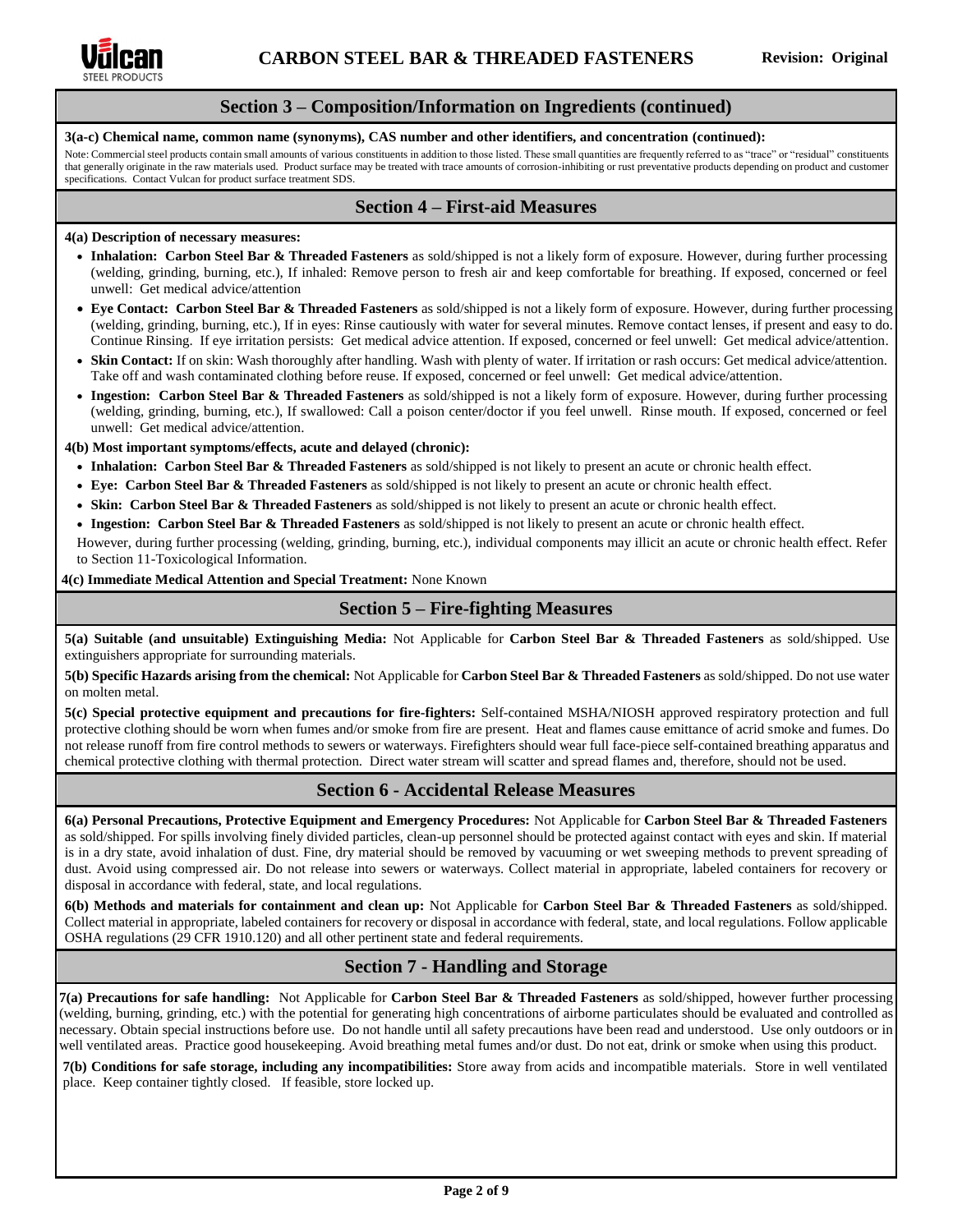

# **Section 8 - Exposure Controls / Personal Protection**

**8(a) Occupational Exposure Limits (OELs): Carbon Steel Bar & Threaded Fasteners** as sold/shipped in its physical form does not present an inhalation, ingestion or contact hazard, nor would any of the following exposure data apply. However, operations such as high temperature (burning, welding), sawing, brazing, machining and grinding may produce fumes and/or particulates. The following exposure limits are offered as reference, for an experience industrial hygienist to review.

| <b>Ingredients</b> | OSHA PEL <sup>1</sup>                                                                                                                                                                              | <b>ACGIH TLV<sup>2</sup></b>                                                                                                                                                                                                                                                                     | NIOSH REL $3$                                                                                                                                                          | IDLH $4$                                                                                                                  |
|--------------------|----------------------------------------------------------------------------------------------------------------------------------------------------------------------------------------------------|--------------------------------------------------------------------------------------------------------------------------------------------------------------------------------------------------------------------------------------------------------------------------------------------------|------------------------------------------------------------------------------------------------------------------------------------------------------------------------|---------------------------------------------------------------------------------------------------------------------------|
| Iron               | 10 mg/m <sup>3</sup> (iron oxide fume)                                                                                                                                                             | 5.0 mg/m <sup>3</sup> (iron oxide, respirable fraction <sup>5</sup> )                                                                                                                                                                                                                            | $5.0 \text{ mg/m}^3$ (iron oxide dust and<br>fume)                                                                                                                     | $2,500 \text{ mg/m}^3$ (as Fe)                                                                                            |
| Manganese          | "C" 5.0 mg/m <sup>3</sup> (as fume $\&$ inorganic<br>compounds, as Mn)                                                                                                                             | $0.02$ mg/m <sup>3</sup> (as fume $\&$ inorganic compounds,<br>as Mn, respirable fraction)                                                                                                                                                                                                       | $1.0 \text{ mg/m}^3$ (as fume & inorganic<br>compounds, as Mn)                                                                                                         | $500 \text{ mg/m}^3$ (as Mn)                                                                                              |
|                    |                                                                                                                                                                                                    | 0.1 mg/m <sup>3</sup> (as fume $\&$ inorganic compounds,<br>as Mn, inhalation fraction)                                                                                                                                                                                                          | "STEL" $3.0 \text{ mg/m}^3$ (as fume &<br>inorganic compounds, as Mn)                                                                                                  |                                                                                                                           |
| Carbon             | $15 \text{ mg/m}^3$ (as total dust, PNOR <sup>6</sup> )                                                                                                                                            | 10 mg/m <sup>3</sup> (as inhalable fraction, <sup>7</sup> PNOS <sup>8</sup> )                                                                                                                                                                                                                    | <b>NE</b>                                                                                                                                                              | NE                                                                                                                        |
|                    | $5.0 \text{ mg/m}^3$ (as respirable fraction,<br>PNOR)                                                                                                                                             | $3.0 \text{ mg/m}^3$ (as respirable fraction, PNOS)                                                                                                                                                                                                                                              |                                                                                                                                                                        |                                                                                                                           |
| Chromium           | $0.5 \text{ mg/m}^3$ (as Cr II & III, inorganic<br>compounds)<br>$1.0 \text{ mg/m}^3$ (as Cr, metal)<br>$0.005$ mg/m <sup>3</sup> (as Cr VI, inorganic<br>compounds, water soluble &<br>insoluble) | $0.003$ mg/m <sup>3</sup> (as Cr III, inorganic compounds,<br>inhalation fraction) "DSEN & RSEN" "water-<br>soluble" compounds only)<br>$0.5$ mg/m <sup>3</sup> (as Cr, metal, inhalable fraction)<br>$0.0002$ mg/m <sup>3</sup> (as Cr VI, inorganic<br>compounds, water insoluble & insoluble) | $0.5 \text{ mg/m}^3$ (as Cr II & III,<br>inorganic compounds & metal)<br>$0.0002$ mg/m <sup>3</sup> (as Cr VI,<br>inorganic compounds, water<br>insoluble & insoluble) | 250 mg/m <sup>3</sup> (as Cr II $\&$<br>metal)<br>$25 \text{ mg/m}^3$ (as Cr III)<br>$15 \text{ mg/m}^3$ (as Cr VI,<br>Ca |
|                    | "AL" $0.0025$ mg/m <sup>3</sup> (as Cr VI,<br>inorganic compounds, water soluble &<br>insoluble)                                                                                                   | "STEL" $0.0005$ mg/m <sup>3</sup> (as Cr VI, inorganic<br>compounds, water insoluble & insoluble)                                                                                                                                                                                                |                                                                                                                                                                        |                                                                                                                           |
| Nickel             | $1.0 \text{ mg/m}^3$ (metal, insoluble & soluble<br>compounds, as Ni)                                                                                                                              | $1.5 \text{ mg/m}^3$ (metal, as Ni, as inhalable fraction)<br>$0.2 \text{ mg/m}^3$ (insoluble compounds, as Ni,<br>inhalable fraction, inorganic only)<br>$0.1 \text{ mg/m}^3$ (soluble compounds, as Ni,<br>inhalable fraction, inorganic only)                                                 | $0.015$ mg/m <sup>3</sup> (metal & insoluble<br>and soluble compounds, as Ni)                                                                                          | $10 \text{ mg/m}^3$ (as Ni)                                                                                               |
| Copper             | $0.1$ mg/m <sup>3</sup> (as fume, Cu)                                                                                                                                                              | $0.2 \text{ mg/m}^3$ (as fume)                                                                                                                                                                                                                                                                   | $0.1 \text{ mg/m}^3$ (as fume, Cu)                                                                                                                                     | 100 mg $Cu/m3$                                                                                                            |
|                    | $1.0 \text{ mg/m}^3$ (as dusts & mists, Cu)                                                                                                                                                        | $1.0 \text{ mg/m}^3$ (as dusts & mists, Cu)                                                                                                                                                                                                                                                      | $1.0 \text{ mg/m}^3$ (as dusts & mists, Cu)                                                                                                                            |                                                                                                                           |

NE - None Established

1. OSHA PELs (Permissible Exposure Limits) are 8-hour TWA (time-weighted average) concentrations unless otherwise noted. A ("C") designation denotes a ceiling limit, which should not be exceeded during any part of the working exposure unless otherwise noted. A Short Term Exposure Limit (STEL) is defined as a 15-minute exposure, which should not be exceeded at any time during a workday. An Action level (AL) is used b[y OSHA](http://www.ilpi.com/msds/ref/osha.html) an[d NIOSH](http://www.ilpi.com/msds/ref/niosh.html) to express a health or physical hazard. They indicate the level of a harmful or toxic substance/activity, which requires medical surveillance, increased industrial hygiene monitoring, or biological monitoring. Action Levels are generally set at one half of the PEL but the actual level may vary from standard to standard. The intent is to identify a level at which the vast majority of randomly sampled exposures will be below the PEL.

2. Threshold Limit Values (TLV) established by the American Conference of Governmental Industrial Hygienists (ACGIH) are 8-hour TWA concentrations unless otherwise noted. ACGIH TLVs are for guideline purposes only and as such are not legal, regulatory limits for compliance purposes. DSEN – May cause dermal sensitization. This notation is used to indicate the potential for dermal sensitization resulting from the interaction of an absorbed agent and ultraviolet light (i.e. photosensitization). RSEN – May cause respiratory sensitization.

3. The National Institute for Occupational Safety and Health Recommended Exposure Limits (NIOSH-REL)- Compendium of Policy and Statements. NIOSH, Cincinnati, OH (1992). NIOSH is the federal agency designated to conduct research relative to occupational safety and health. As is the case with ACGIH TLVs, NIOSH RELs are for guideline purposes only and as such are not legal, regulatory limits for compliance purposes.

4. The "immediately dangerous to life or health air concentration values (IDLHs)" are used by NIOSH as part of the respirator selection criteria and were first developed in the mid-1970's by NIOSH. The Documentation for Immediately Dangerous to Life or Health Concentrations (IDLHs) is a compilation of the rationale and sources of information used by NIOSH during the original determination of 387 IDLHs and their subsequent review and revision in 1994. Ca is designated as carcinogen.

5. Respirable fraction. The concentration of respirable dust for the application of this limit is to be determined from the fraction passing a size-selector with the characteristics defined in ACGIH 2018 TLVs ® and BEIs ® Appendix D, paragraph C.

6. PNOR (Particulates Not Otherwise Regulated). All inert or nuisance dusts, whether mineral, inorganic, or organic, not listed specifically by substance name are covered by a limit which is the same as the inert or nuisance dust limit of 15 mg/m<sup>3</sup> for total dust and 5 mg/m<sup>3</sup> for the respirable fraction.

7. Inhalable fraction. The concentration of inhalable particulate for the application of this TLV is to be determined from the fraction passing a size-selector with the characteristics defined in the ACGIH 2018 TLVs ® and BEIs ® (Biological Exposure Indices) Appendix D, paragraph A.

8. PNOS (Particulates Not Otherwise Specified). Particulates identified under the PNOS heading are "nuisance dusts" containing no asbestos and <1% crystalline silica.

**8(b) Appropriate Engineering Controls:** Use controls as appropriate to minimize exposure to metal fumes and dusts during handling operations. Provide general or local exhaust ventilation systems to minimize airborne concentrations. Local exhaust is necessary for use in enclosed or confined spaces. Provide sufficient general/local exhaust ventilation in pattern/volume to control inhalation exposures below current exposure limits.

### **8(c) Individual Protection Measures:**

**Respiratory Protection:** Seek professional advice prior to respirator selection and use. Follow OSHA respirator regulations (29 CFR 1910.134) and, if necessary, use only a NIOSH-approved respirator. Select respirator based on its suitability to provide adequate worker protection for given working conditions, level of airborne contamination, and presence of sufficient oxygen. Concentration in air of the various contaminants determines the extent of respiratory protection needed. Half-face, negative-pressure, air-purifying respirator equipped with P100 filter is acceptable for concentrations up to 10 times the exposure limit. Full-face, negative-pressure, air-purifying respirator equipped with P100 filter is acceptable for concentrations up to 50 times the exposure limit. Protection by air-purifying negative-pressure and powered air respirators is limited. Use a positivepressure-demand, full-face, supplied air respirator or self-contained breathing apparatus (SCBA) for concentrations above 50 times the exposure limit. If exposure is above the IDLH (Immediately dangerous to life or health) for any of the constituents, or there is a possibility of an uncontrolled release or exposure levels are unknown, then use a positive-demand, full-face, supplied air respirator with escape bottle or SCBA.

**Warning!** Air-purifying respirators both negative-pressure and powered-air do not protect workers in oxygen-deficient atmospheres.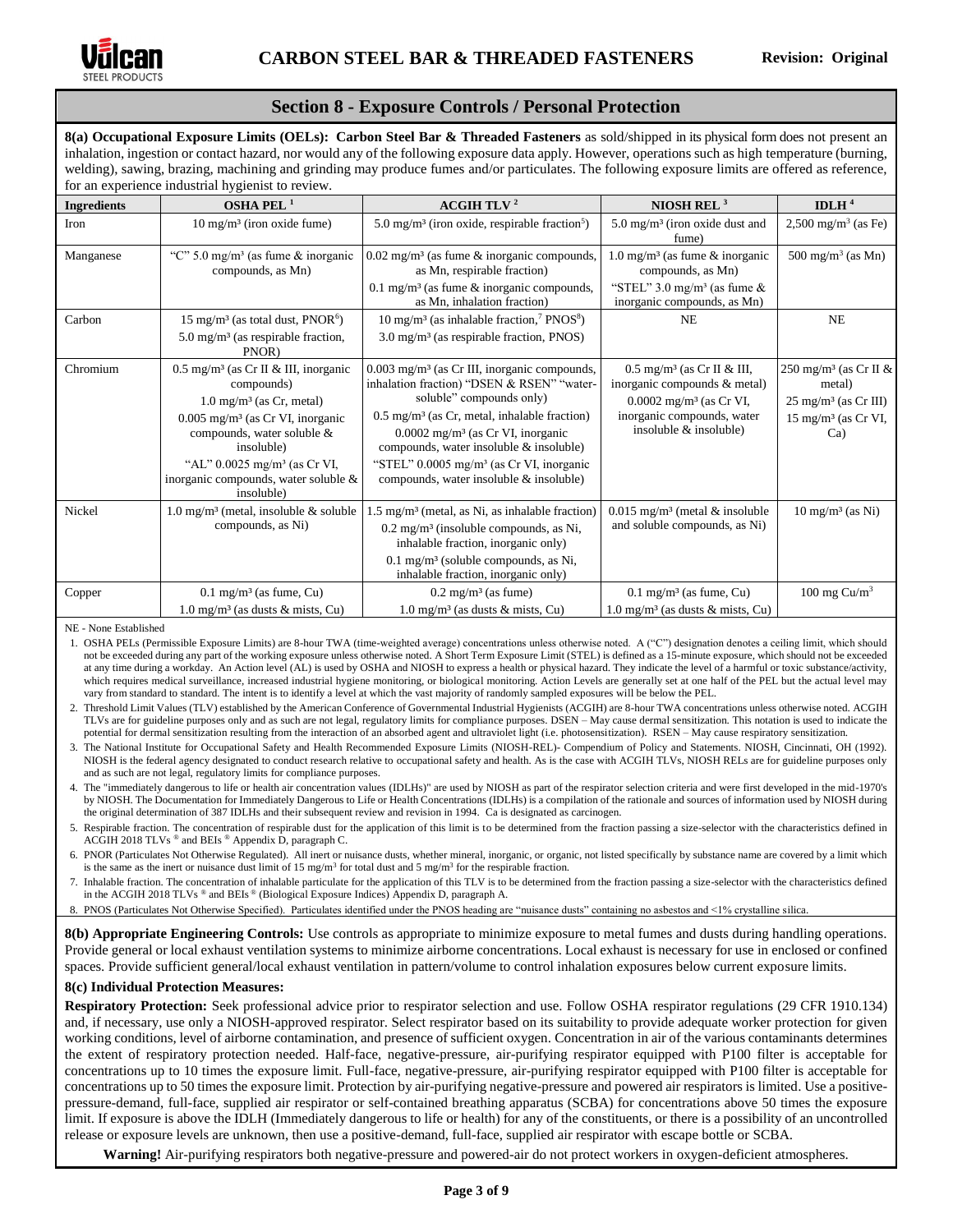

# **Section 8 - Exposure Controls / Personal Protection (continued)**

**8(c) Individual Protection Measures (continued):**

- **Eyes**: Wear appropriate eye protection to prevent eye contact. For operations, which result in elevating the temperature of the product to or above its melting point or result in the generation of airborne particulates, use safety glasses to prevent eye contact. Contact lenses should not be worn where industrial exposures to this material are likely. Use safety glasses or goggles as required for welding, burning, sawing, brazing, grinding or machining operations.
- **Skin**: Wear appropriate personal protective clothing to prevent skin contact. Cut resistant gloves and sleeves should be worn when working with steel products. For operations, which result in elevating the temperature of the product to or above its melting point or result in the generation of airborne particulates, use protective clothing, and gloves to prevent skin contact. Protective gloves should be worn as required for welding, burning or handling operations. Contaminated work clothing must not be allowed out of the workplace.
- **Other protective equipment**: An eyewash fountain and deluge shower should be readily available in the work area.

# **Section 9 - Physical and Chemical Properties**

| 9(a) Appearance (physical state, color, etc.): Solid, Metallic Silver/Gray | 9(j) Upper/lower Flammability or Explosive Limits: NA |
|----------------------------------------------------------------------------|-------------------------------------------------------|
| 9(b) Odor: Odorless                                                        | 9(k) Vapor Pressure: NA                               |
| 9(c) Odor Threshold: NA                                                    | 9(1) Vapor Density (Air = 1): NA                      |
| $9(d)$ pH: NA                                                              | 9(m) Relative Density: 7.6 - 7.85                     |
| $9(e)$ Melting Point/Freezing Point: ~2400°F - 2800°F                      | $9(n)$ Solubility(ies): Water Insoluble               |
| 9(f) Initial Boiling Point and Boiling Range: $\sim$ 5432°F                | 9(o) Partition Coefficient n-octanol/water: ND        |
| $9(g)$ Flash Point: NA                                                     | $9(p)$ Auto-ignition Temperature: NA                  |
| 9(h) Evaporation Rate: NA                                                  | $9(q)$ Decomposition Temperature: ND                  |
| 9(i) Flammability (solid, gas): Non-flammable, non-combustible             | $9(r)$ Viscosity: NA                                  |
| NA - Not Applicable<br>ND - Not Determined for product as a whole          |                                                       |

# **Section 10 - Stability and Reactivity**

**10(a) Reactivity:** Not Determined (ND) for product in a solid form. Do not use water on molten metal.

**10(b) Chemical Stability:** Steel products are stable under normal storage and handling conditions.

**10(c) Possibility of hazardous reaction:** None Known

**10(d) Conditions to Avoid:** Storage with strong acids or calcium hypochlorite.

**10(e) Incompatible Materials:** Will react with strong acids to form hydrogen. Iron oxide dusts in contact with calcium hypochlorite evolve oxygen and may cause an explosion.

**10(f) Hazardous Decomposition Products:** Thermal oxidative decomposition of steel products can produce fumes containing oxides of iron and manganese as well as other alloying elements.

# **Section 11 - Toxicological Information**

**11(a-e) Information on toxicological effects:** The following toxicity data has been determined for **Carbon Steel Bar & Threaded Fasteners**  when further processed using the information available for its components applied to the guidance on the preparation of an SDS under the GHS requirements of OSHA and the EU CPL:

| <b>Hazard Classification</b>                                                                         | <b>Hazard Category</b><br><b>EU</b> | <b>OSHA</b>     | <b>Hazard</b><br><b>Symbols</b> | <b>Signal Word</b> | <b>Hazard Statement</b>                              |
|------------------------------------------------------------------------------------------------------|-------------------------------------|-----------------|---------------------------------|--------------------|------------------------------------------------------|
| <b>Acute Toxicity Hazard (covers)</b><br>Categories 1-5)                                             | $NA*$                               | $4^a$           |                                 | Warning            | Harmful if swallowed.                                |
| <b>Eye Damage/ Irritation (covers)</b><br>Categories 1, 2A and 2B)                                   | $NA*$                               | 2B <sup>c</sup> | No<br>Pictogram                 | Warning            | Causes eye irritation.                               |
| <b>Skin/Dermal Sensitization (covers)</b><br>Category 1)                                             | $NA*$                               | 1 <sup>d</sup>  |                                 | <b>Warning</b>     | May cause an allergic skin reaction.                 |
| <b>Carcinogenicity</b> (covers Categories 1A,<br>1B and 2)                                           | $NA*$                               | $2^{\rm f}$     |                                 | Warning            | Suspected of causing cancer.                         |
| <b>Toxic Reproduction</b> (covers Categories<br>1A, 1B and 2)                                        | $NA*$                               | 2 <sup>g</sup>  |                                 | Warning            | Suspected of damaging fertility or the unborn child. |
| <b>Specific Target Organ Toxicity</b><br>(STOT) Following Single Exposure<br>(covers Categories 1-3) | $NA*$                               | 3 <sup>h</sup>  |                                 | <b>Warning</b>     | May cause respiratory irritation.                    |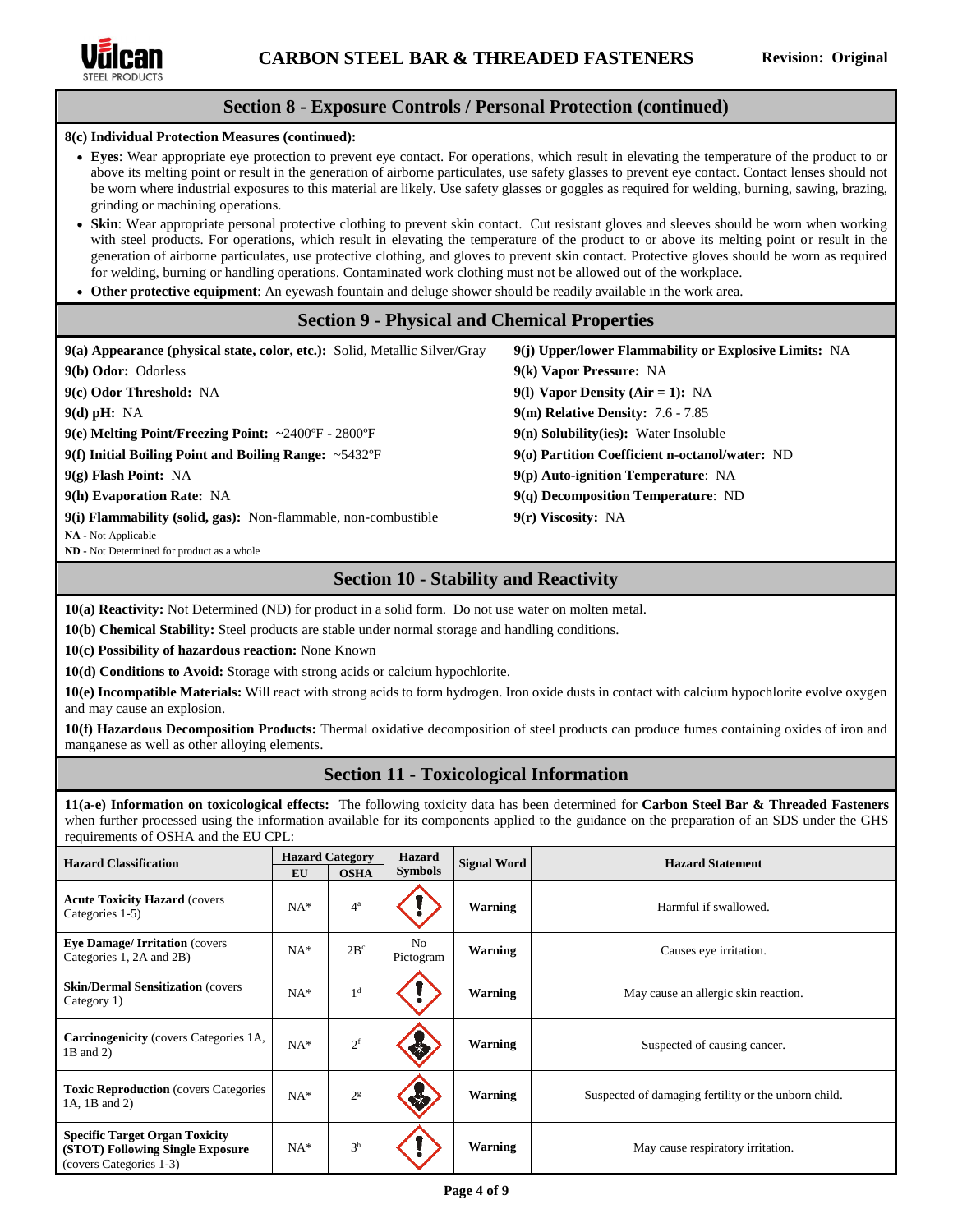

#### **CARBON STEEL BAR & THREADED FASTENERS Revision: Original Section 11 - Toxicological Information (continued) 11(a-e) Information on toxicological effects (continued): Hazard Classification Hazard Category Hazard Hazard Hazard Hazard Hazard Hazard Hazard Hazard Hazard Hazard Hazard Hazard Hazard Hazard Hazard Hazard Hazard Hazard Hazard Hazard Signal Word Hazard Statement EU OSHA STOT following Repeated Exposure** (covers Categories 1 and 2)  $NA^*$   $1^i$ <sup>i</sup> **Danger** Causes damage to lungs and central nervous system through prolonged or repeated inhalation exposure. \* Not Applicable - Steel products are considered articles and as such are not required to have an SDS or Hazard Classifications according to the criteria specified in REACH Regulation (EC) No 1907/2006] and CPL Regulation (EC) No 1272/2008. See above European Health classification of substances. Toxicological data listed below are presented regardless to classification criteria. Individual hazard classification categories where the toxicological information has met or exceeded a classification criteria threshold are listed above. a. No LC<sup>50</sup> or LD<sup>50</sup> has been established for **Carbon Steel Bar & Threaded Fasteners**. The following data has been determined for the components: • **Iron:** Rat  $LD_{50} = 98.6$  g/kg (REACH) Rat LD<sup>50</sup> =1060 mg/kg (IUCLID) Rat  $LD_{50} = 984$  mg/kg (IUCLID) Rabbit  $LD_{50} = 890$  mg/kg (IUCLID) Guinea Pig LD<sup>50</sup> =20 g/kg (TOXNET) Human LDLO =77 g/kg (IUCLID) • **Nickel:** LD<sub>50</sub> > 9000 mg/kg (Oral/Rat); NOAEC > 10.2 mg/l (Inhalation/Rat) • **Carbon :**  $LD_{50} = >10,000$  mg/kg (Oral/Rat) • **Copper:** Rat  $LD_{50} = 481$  mg/kg (REACH) Rat LD<sup>50</sup> > 2500 mg/kg (REACH) • **Manganese:** Rat  $LD_{50} > 2000$  mg/kg (REACH) Rat LD<sup>50</sup> > 9000 mg/kg (NLM Toxnet) b. No Skin (Dermal) Irritation data available for **Carbon Steel Bar & Threaded Fasteners** as a mixture or its components. c. No Eye Irritation data available for **Carbon Steel Bar & Threaded Fasteners** as a mixture. The following Eye Irritation information was found for the components: • **Iron:** Causes eye irritation. • **Nickel:** Slight eye irritation from particulate abrasion only. d. No Skin (Dermal) Sensitization data available for **Carbon Steel Bar & Threaded Fasteners** as a mixture. The following Skin (Dermal) Sensitization information was found for the components: • **Nickel:** May cause allergic skin sensitization. e. No Respiratory Sensitization data available for **Carbon Steel Bar & Threaded Fasteners** as a mixture or its components. f. No Germ Cell Mutagenicity data available for **Carbon Steel Bar & Threaded Fasteners** as a mixture. The following Mutagenicity and Genotoxicity information was found for the components: • **Iron:** IUCLID has found some positive and negative findings in vitro. • **Nickel:** EU RAR has found positive results in vitro and in vivo but insufficient data for classification. g. Carcinogenicity: IARC, NTP, and OSHA do not list **Carbon Steel Bar & Threaded Fasteners** as carcinogens. The following Carcinogenicity information was found for the components: • **Welding Fumes -** IARC Group 2B carcinogen, a mixture that is possibly carcinogenic to humans. • **Chromium (as metal and trivalent chromium compounds)** – IARC Group 3 carcinogens, not classifiable as to their human carcinogenicity. • **Nickel and certain nickel compounds –** Group 2B - metallic nickel Group 1 - nickel compounds ACGIH confirmed human carcinogen. Nickel – EURAR Insufficient evidence to conclude carcinogenic potential in animals or humans; suspect carcinogen classification Category 2 Suspected of causing cancer. h. No Toxic Reproduction data available for **Carbon Steel Bar & Threaded Fasteners** as a mixture. The following Toxic Reproductive information was found for the components: • **Nickel**: Effects on fertility. i. No Specific Target Organ Toxicity (STOT) following a Single Exposure data available for **Carbon Steel Bar & Threaded Fasteners** as a mixture. The following STOT following a Single Exposure data was found for the components: • **Iron**: Irritating to Respiratory tract. j. No Specific Target Organ Toxicity (STOT) following Repeated Exposure data was available for **Carbon Steel Bar & Threaded Fasteners** as a whole. The following STOT following Repeated Exposure data was found for the components: • **Copper:** Target organs affected **-** Skin, eyes liver, kidneys and respiratory tract. Nickel: Rat 4 wk inhalation LOEL 4 mg/m<sup>3</sup> Lung and Lymph node histopathology. Rat 2 yr inhalation LOEL 0.1 mg/ m<sup>3</sup> Pigment in kidney, effects on hematopoiesis spleen and bone marrow and adrenal tumor Rat 13 Week Inhalation LOAEC 1.0 mg/m<sup>3</sup> Lung weights, and Alveolar histopathology.

• **Manganese**: Inhalation of metal fumes - Degenerative changes in human Brain; Behavioral: Changes in motor activity and muscle weakness (Whitlock *et al.,* 1966).

The above toxicity information was determined from available scientific sources to illustrate the prevailing posture of the scientific community. The scientific resources includes: The American Conference of Governmental Industrial Hygienist (ACGIH) Documentation of the Threshold Limit Values (TLVs) and Biological Exposure indices (BEIs) with Other Worldwide Occupational Exposure Values 2018, The International Agency for Research on Cancer (IARC), The National Toxicology Program (NTP) updated documentation, the World Health Organization (WHO) and other available resources, the International Uniform Chemical Information Database (IUCLID), European Union Risk Assessment Report (EU-RAR), Concise International Chemical Assessment Documents (CICAD), European Union Scientific Committee for Occupational Exposure Limits (EU-SCOEL), Agency for Toxic Substances and Disease Registry (ATSDR), Hazardous Substance Data Bank (HSDB), and International Programme on Chemical Safety (IPCS).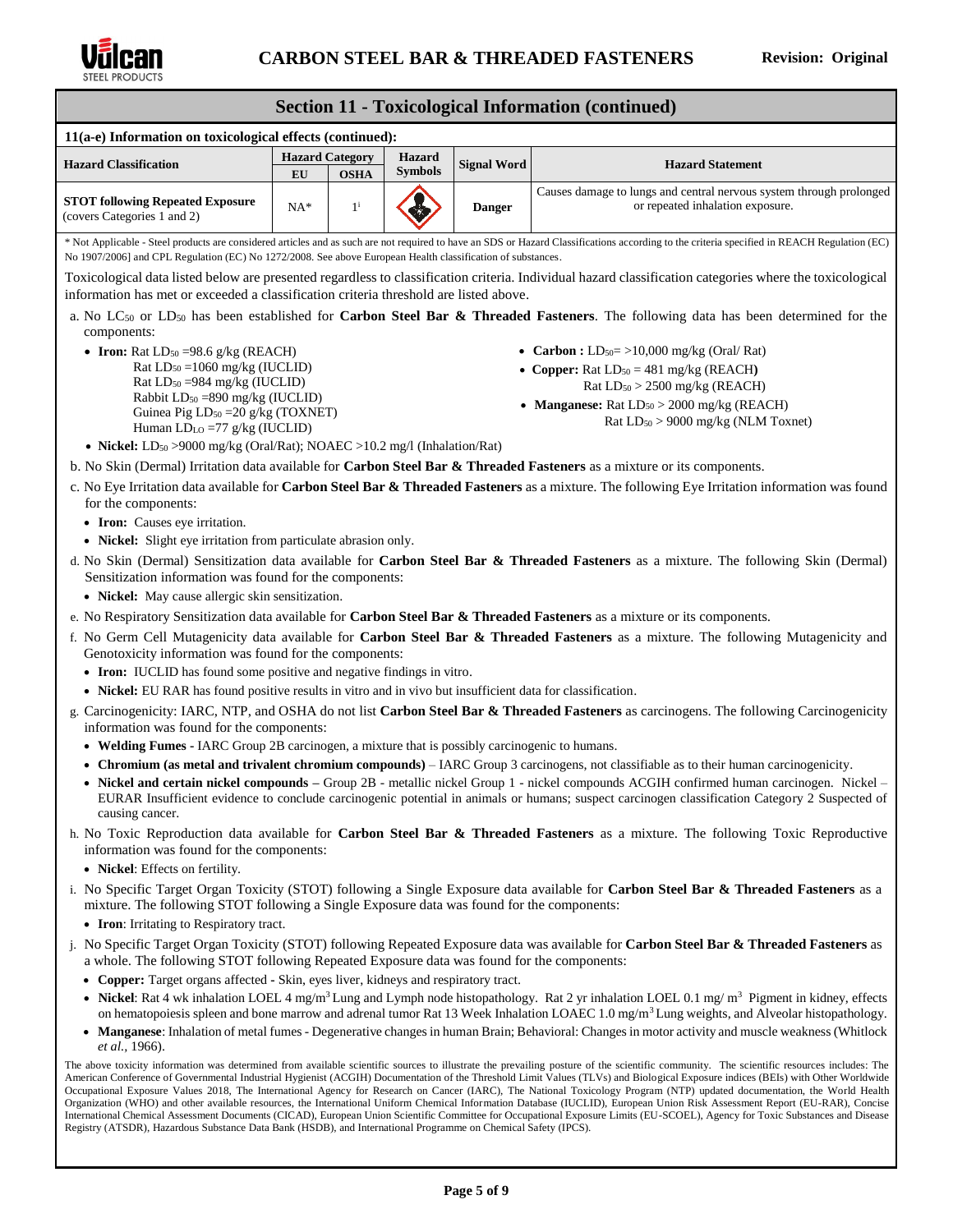

# **Section 11 - Toxicological Information (continued)**

The following health hazard information is provided regardless to classification criteria and is based on the individual component(s) and potential resultant components from further processing:

### **Acute Effects:**

- **Inhalation:** Excessive exposure to high concentrations of dust may cause irritation to the eyes, skin and mucous membranes of the upper respiratory tract. Excessive inhalation of fumes of freshly formed metal oxide particles sized below 1.5 microns and usually between 0.02-0.05 microns from many metals can produce an acute reaction known as "metal fume fever". Symptoms consist of chills and fever (very similar to and easily confused with flu symptoms), metallic taste in the mouth, dryness and irritation of the throat followed by weakness and muscle pain. The symptoms come on in a few hours after excessive exposures and usually last from 12 to 48 hours. Long-term effects from metal fume fever have not been noted. Freshly formed oxide fumes of manganese and copper have been associated with causing metal fume fever.
- **Eye:** Excessive exposure to high concentrations of dust may cause irritation to the eyes.
- **Skin:** Skin contact with dusts may cause irritation or sensitization, possibly leading to dermatitis. Skin contact with metallic fumes and dusts may cause physical abrasion.
- **Ingestion:** Ingestion of harmful amounts of this product as distributed is unlikely due to its solid insoluble form. Ingestion of dust may cause nausea or vomiting.

#### **Acute Effects by component:**

- **Iron and oxides:** Iron is harmful if swallowed, causes skin irritation, and causes eye irritation. Contact with iron oxide has been reported to cause skin irritation and serious eye damage. Particles of iron or iron compounds, which become imbedded in the eye, may cause rust stains unless removed fairly promptly.
- **Carbon:** Not Reported/ Not Classified
- **Chromium, oxides and hexavalent chrome:** Hexavalent chrome causes damage to gastrointestinal tract, lung, severe skin burns and eye damage, serious eye damage, skin contact may cause an allergic skin reaction. Inhalation may cause allergic or asthmatic symptoms or breathing difficulties.
- **Copper and oxides:** Copper may cause allergic skin reaction. Copper oxide is harmful if swallowed, causes skin and eye irritation, and may cause an allergic skin reaction.
- **Manganese and oxides:** Manganese and Manganese oxide are harmful if swallowed.
- **Nickel and oxides:** Nickel may cause allergic skin sensitization. Nickel oxide may cause an allergic skin.

#### **Delayed (chronic) Effects by component:**

- **Iron and oxides**: Chronic inhalation of excessive concentrations of iron oxide fumes or dusts may result in the development of a benign pneumoconiosis, called siderosis, which is observable as an X-ray change. No physical impairment of lung function has been associated with siderosis. Inhalation of excessive concentrations of ferric oxide may enhance the risk of lung cancer development in workers exposed to pulmonary carcinogens. Iron oxide is listed as a Group 3 (not classifiable) carcinogen by the International Agency for Research on Cancer (IARC).
- **Carbon:** Chronic inhalation may lead to decreased pulmonary function.
- **Chromium, oxides and hexavalent chromium:** The health hazards associated with exposure to chromium are dependent upon its oxidation state. The metal form (chromium as it exists in this product) is of very low toxicity. The hexavalent form is very toxic. Repeated or prolonged exposure to hexavalent chromium compounds may cause respiratory irritation, nosebleed, ulceration and perforation of the nasal septum. Industrial exposure to certain forms of hexavalent chromium has been related to an increased incidence of cancer. NTP (The National Toxicology Program) Fourth Annual report on Carcinogens cites "certain Chromium compounds" as human carcinogens. ACGIH has reviewed the toxicity data and concluded that chromium metal is not classifiable as a human carcinogen. Hexavalent chromium may cause genetic defects and is suspected of damaging the unborn child. Developmental toxicity in the mouse, suspected of damaging fertility or the unborn child.
- **Copper and oxides**: Inhalation of high concentrations of freshly formed oxide fumes and dusts of copper can cause metal fume fever. Chronic inhalation of copper dust has caused, in animals, hemolysis of the red blood cells, deposition of hemofuscin in the liver and pancreas, injury to lung cells and gastrointestinal symptoms.
- **Manganese and oxides:** Chronic exposure to high concentrations of manganese fumes and dusts may adversely affect the central nervous system with symptoms including languor, sleepiness, weakness, emotional disturbances, spastic gait, mask-like facial expression and paralysis. Animal studies indicate that manganese exposure may increase susceptibility to bacterial and viral infections. Occupational overexposure (Manganese) is a progressive, disabling neurological syndrome that typically begins with relatively mild symptoms and evolves to include altered gait, fine tremor, and sometimes, psychiatric disturbances. May cause damage to lungs with repeated or prolonged exposure. Neurobehavioral alterations in worker populations exposed to MnO including: speed and coordination of motor function are especially impaired.
- **Nickel and oxides:** Exposure to nickel dusts and fumes can cause sensitization dermatitis, respiratory irritation, asthma, pulmonary fibrosis, edema and may cause nasal or lung cancer in humans. Causes damage to lungs through prolonged or repeated inhalation exposure. IARC lists nickel and certain nickel compounds as Group 2B carcinogens (sufficient animal data). ACGIH 2018 TLVs® and BEIs® lists insoluble nickel compounds as confirmed human carcinogens. Suspected of damaging the unborn child.

# **Section 12 - Ecological Information**

**12(a) Ecotoxicity (aquatic & terrestrial):** No Data Available for **Carbon Steel Bar & Threaded Fasteners** as sold/shipped. However, individual components of the product when processed have been found to be toxic to the environment. Metal dusts may migrate into soil and groundwater and be ingested by wildlife as follows:

- **Iron Oxide**: LC<sub>50</sub>: >1000 mg/L; Fish 48 h-EC<sub>50</sub> > 100 mg/L (Currenta, 2008k); 96 h-LC<sub>0</sub> ≥ 50,000 mg/L Test substance: Bayferrox 130 red (95 97%)  $Fe<sub>2</sub>O<sub>3</sub>; < 4\% SiO<sub>2</sub> and Al<sub>2</sub>O<sub>3</sub> (Bayer, 1989a)$
- **Nickel Oxide:** IUCLID found  $LC_{50}$  in fish, invertebrates and algae  $> 100$  mg/l.

**12(b) Persistence & Degradability**: No Data Available for **Carbon Steel Bar & Threaded Fasteners** as sold/shipped or individual components. **12(c) Bioaccumulative Potential**: No Data Available for **Carbon Steel Bar & Threaded Fasteners** as sold/shipped or individual components.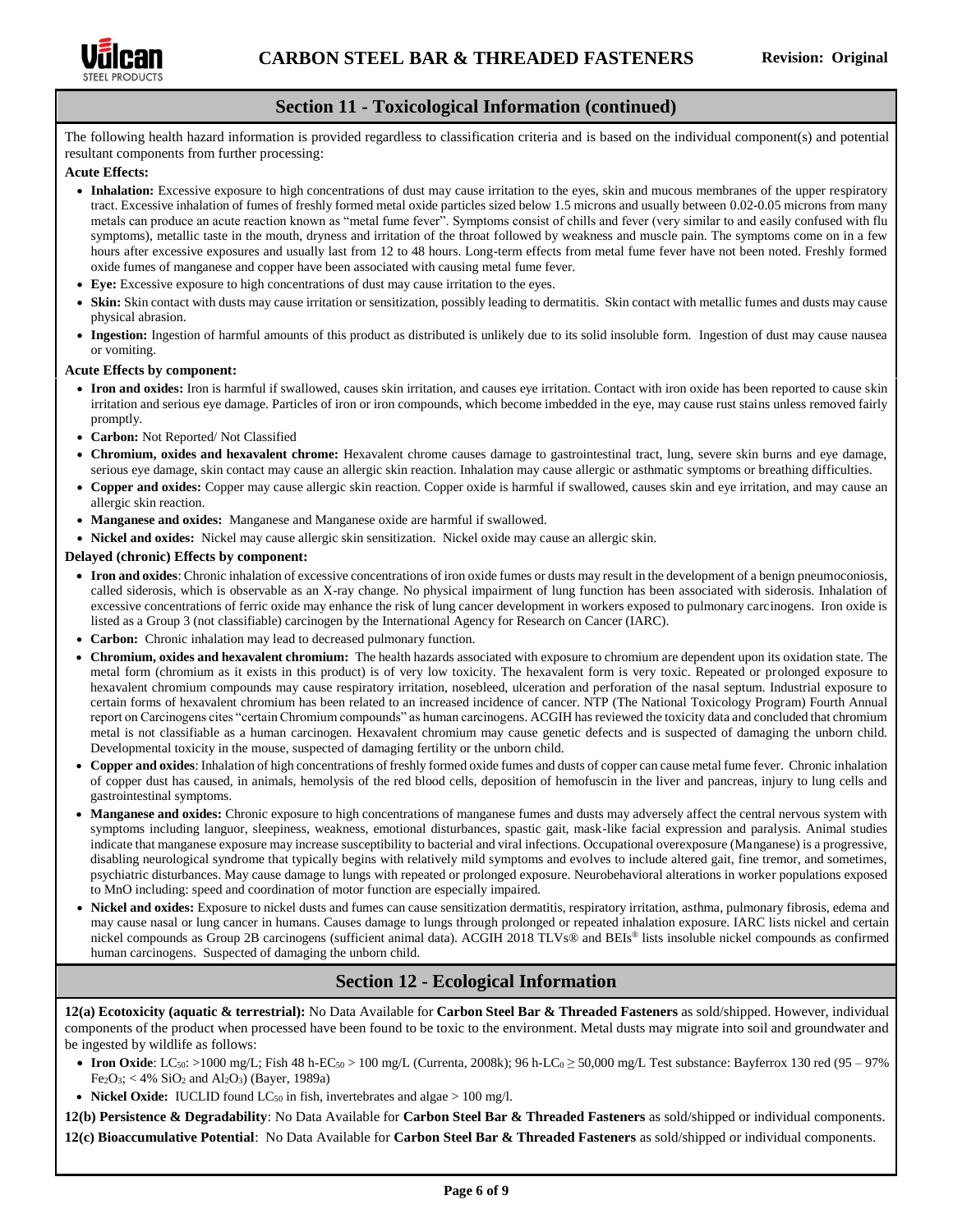

| SIEEL PRODUCTS                                                                                                                                                                                                                                                                                                                      |                                                                       |                                    |                                        |                                             |  |  |
|-------------------------------------------------------------------------------------------------------------------------------------------------------------------------------------------------------------------------------------------------------------------------------------------------------------------------------------|-----------------------------------------------------------------------|------------------------------------|----------------------------------------|---------------------------------------------|--|--|
| <b>Section 12 - Ecological Information (continued)</b>                                                                                                                                                                                                                                                                              |                                                                       |                                    |                                        |                                             |  |  |
| 12(d) Mobility (in soil): No Data Available for Carbon Steel Bar & Threaded Fasteners as sold/shipped. However, individual components of<br>the product have been found to be absorbed by plants from soil.                                                                                                                         |                                                                       |                                    |                                        |                                             |  |  |
| 12(e) Other adverse effects: None Known                                                                                                                                                                                                                                                                                             |                                                                       |                                    |                                        |                                             |  |  |
| <b>Additional Information:</b>                                                                                                                                                                                                                                                                                                      |                                                                       |                                    |                                        |                                             |  |  |
| Hazard Category: Not Reported                                                                                                                                                                                                                                                                                                       |                                                                       | <b>Signal Word:</b> No Signal Word |                                        |                                             |  |  |
| <b>Hazard Symbol:</b><br>No Symbol                                                                                                                                                                                                                                                                                                  |                                                                       |                                    |                                        |                                             |  |  |
| <b>Hazard Statement: No Statement</b>                                                                                                                                                                                                                                                                                               |                                                                       |                                    |                                        |                                             |  |  |
|                                                                                                                                                                                                                                                                                                                                     | <b>Section 13 - Disposal Considerations</b>                           |                                    |                                        |                                             |  |  |
| <b>Disposal:</b> Steel scrap should be recycled whenever possible. Product dusts and fumes from processing operations should be recycled or classified                                                                                                                                                                              |                                                                       |                                    |                                        |                                             |  |  |
| by a competent environmental professional and disposed of in accordance with applicable federal, state or local regulations.                                                                                                                                                                                                        |                                                                       |                                    |                                        |                                             |  |  |
| Container Cleaning and Disposal: Follow applicable Federal, state and local regulations. Observe safe handling precautions. European Waste<br>Catalogue (EWC): 16-01-17 (ferrous metals), 12-01-99 (wastes not otherwise specified), 16-03-04 (off specification batches and unused products),<br>or 15-01-04 (metallic packaging). |                                                                       |                                    |                                        |                                             |  |  |
| Please note this information is for Carbon Steel Bar & Threaded Fasteners in its original form. Any alterations can void this information.                                                                                                                                                                                          |                                                                       |                                    |                                        |                                             |  |  |
|                                                                                                                                                                                                                                                                                                                                     | <b>Section 14 - Transport Information</b>                             |                                    |                                        |                                             |  |  |
| 14 (a-g) Transportation Information:                                                                                                                                                                                                                                                                                                |                                                                       |                                    |                                        |                                             |  |  |
| US Department of Transportation (DOT) under 49 CFR 172.101 does not regulate Carbon Steel Bar & Threaded Fasteners as a hazardous<br>material. All federal, state, and local laws and regulations that apply to the transport of this type of material must be adhered to.                                                          |                                                                       |                                    |                                        |                                             |  |  |
| Shipping Name: Not Applicable (NA)                                                                                                                                                                                                                                                                                                  |                                                                       | <b>Packaging Authorizations</b>    | <b>Quantity Limitations</b>            |                                             |  |  |
| <b>Shipping Symbols: NA</b>                                                                                                                                                                                                                                                                                                         | a) Exceptions: NA                                                     |                                    | a) Passenger, Aircraft, or Railcar: NA |                                             |  |  |
| <b>Hazard Class: NA</b>                                                                                                                                                                                                                                                                                                             | b) Group: NA                                                          |                                    | b) Cargo Aircraft Only: NA             |                                             |  |  |
| UN No.: NA                                                                                                                                                                                                                                                                                                                          | c) Authorization: NA                                                  |                                    | <b>Vessel Stowage Requirements</b>     |                                             |  |  |
| Packing Group: NA                                                                                                                                                                                                                                                                                                                   |                                                                       |                                    | a) Vessel Stowage: NA                  |                                             |  |  |
| <b>DOT/IMO Label: NA</b>                                                                                                                                                                                                                                                                                                            |                                                                       |                                    | b) Other: NA                           |                                             |  |  |
| Special Provisions (172.102): NA                                                                                                                                                                                                                                                                                                    |                                                                       |                                    | <b>DOT Reportable Quantities: NA</b>   |                                             |  |  |
| International Maritime Dangerous Goods (IMDG) and the Regulations Concerning the International Carriage of Dangerous Goods by Rail<br>(RID) classification, packaging and shipping requirements follow the US DOT Hazardous Materials Regulation.                                                                                   |                                                                       |                                    |                                        |                                             |  |  |
| Regulations Concerning the International Carriage of Dangerous Goods by Road (ADR) does not regulate Carbon Steel Bar & Threaded<br><b>Fasteners</b> as a hazardous material.                                                                                                                                                       |                                                                       |                                    |                                        |                                             |  |  |
| Shipping Name: Not Applicable (NA)                                                                                                                                                                                                                                                                                                  | Packaging                                                             |                                    |                                        | <b>Portable Tanks &amp; Bulk Containers</b> |  |  |
| <b>Classification Code: NA</b>                                                                                                                                                                                                                                                                                                      |                                                                       | a) Packing Instructions: NA        | a) Instructions: NA                    |                                             |  |  |
| UN No.: NA                                                                                                                                                                                                                                                                                                                          |                                                                       | b) Special Packing Provisions: NA  | b) Special Provisions: NA              |                                             |  |  |
| Packing Group: NA                                                                                                                                                                                                                                                                                                                   |                                                                       | c) Mixed Packing Provisions: NA    |                                        |                                             |  |  |
| <b>ADR Label: NA</b>                                                                                                                                                                                                                                                                                                                |                                                                       |                                    |                                        |                                             |  |  |
| <b>Special Provisions: NA</b>                                                                                                                                                                                                                                                                                                       |                                                                       |                                    |                                        |                                             |  |  |
| <b>Limited Quantities: NA</b>                                                                                                                                                                                                                                                                                                       |                                                                       |                                    |                                        |                                             |  |  |
| International Air Transport Association (IATA) does not regulate Carbon Steel Bar & Threaded Fasteners as a hazardous material.                                                                                                                                                                                                     |                                                                       |                                    |                                        |                                             |  |  |
| <b>Shipping Name:</b> Not Applicable (NA)                                                                                                                                                                                                                                                                                           | Passenger & Cargo Aircraft                                            |                                    | <b>Cargo Aircraft Only:</b>            | <b>Special Provisions:</b>                  |  |  |
| Class/Division: NA                                                                                                                                                                                                                                                                                                                  | <b>Limited Quantity (EQ)</b><br>NA.<br>Pkg Inst: NA                   |                                    |                                        |                                             |  |  |
| Hazard Label (s): NA                                                                                                                                                                                                                                                                                                                | Pkg Inst: NA<br>Pkg Inst: NA                                          |                                    |                                        |                                             |  |  |
| UN No.: NA                                                                                                                                                                                                                                                                                                                          | <b>ERG Code: NA</b><br><b>Max Net Oty/Pkg:</b>                        |                                    |                                        |                                             |  |  |
| Packing Group: NA                                                                                                                                                                                                                                                                                                                   | NA<br><b>Max Net Qty/Pkg:</b><br><b>Max Net Qty/Pkg:</b><br>NA.<br>NA |                                    |                                        |                                             |  |  |
| <b>Excepted Quantities (EQ): NA</b>                                                                                                                                                                                                                                                                                                 |                                                                       |                                    |                                        |                                             |  |  |
| Pkg Inst - Packing Instructions<br>Max Net Qty/Pkg - Maximum Net Quantity per Package<br>ERG - Emergency Response Drill Code                                                                                                                                                                                                        |                                                                       |                                    |                                        |                                             |  |  |
| Transport Dangerous Goods (TDG) Classification: Carbon Steel Bar & Threaded Fasteners does not have a TDG classification.                                                                                                                                                                                                           |                                                                       |                                    |                                        |                                             |  |  |
| <b>Section 15 - Regulatory Information</b>                                                                                                                                                                                                                                                                                          |                                                                       |                                    |                                        |                                             |  |  |
| Regulatory Information: The following listing of regulations relating to a Vulcan Threaded Products product may not be complete and should<br>not be solely relied upon for all regulatory compliance responsibilities.                                                                                                             |                                                                       |                                    |                                        |                                             |  |  |

This product and/or its constituents are subject to the following regulations:

**OSHA Regulations:** Air Contaminant (29 CFR 1910.1000, Table Z-1, Z-2, Z-3): The product, **Carbon Steel Bar & Threaded Fasteners** as a whole is not listed. However, individual components of the product are listed: Refer to Section 8, Exposure Controls and Personal Protection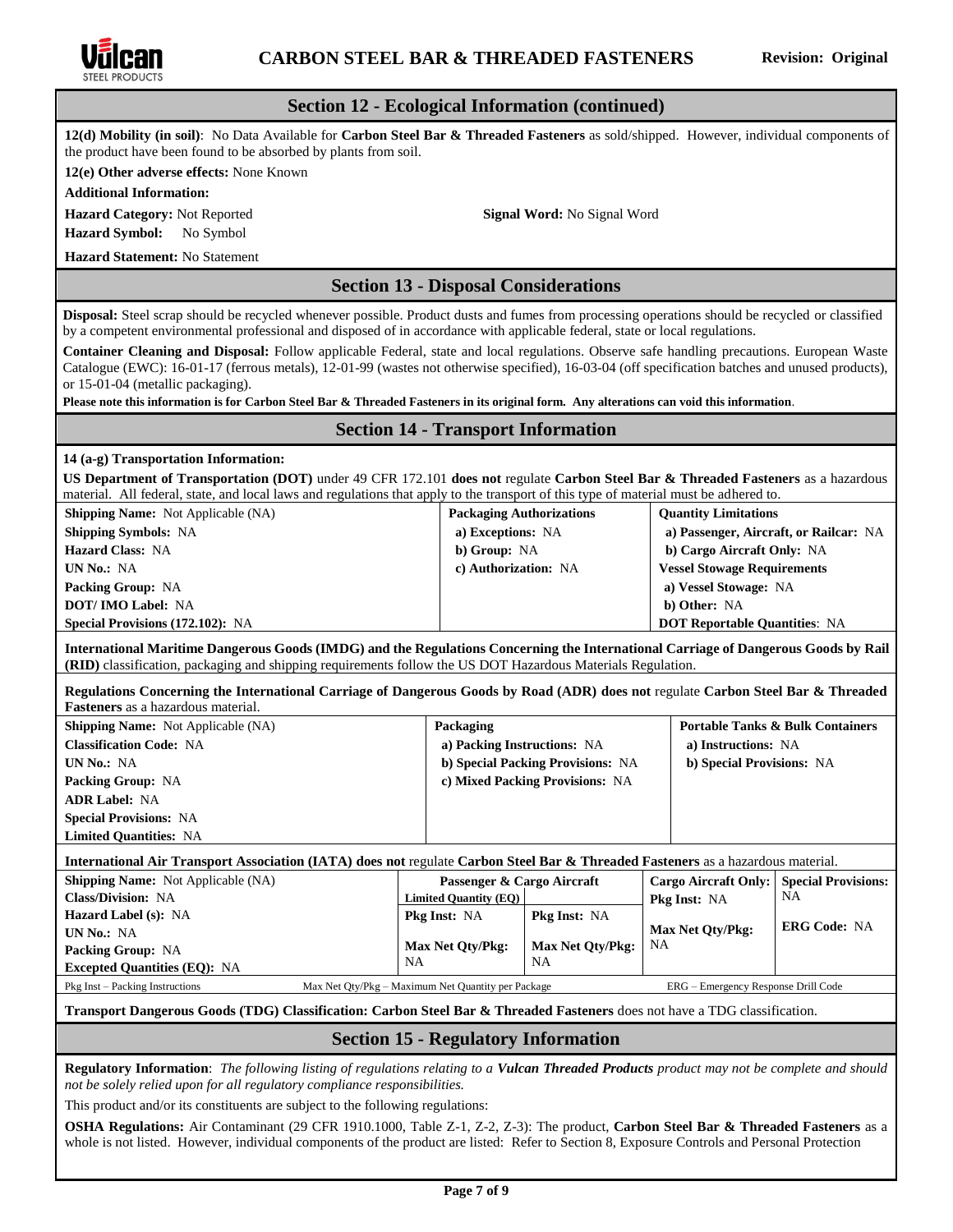

### **Section 15 - Regulatory Information (continued)**

**EPA Regulations:** The product, **Carbon Steel Bar & Threaded Fasteners** is not listed as a whole. However, individual components of the product are listed:

| <b>Components</b> | <b>Regulations</b>                |
|-------------------|-----------------------------------|
| Iron              | TSCA, SDWA                        |
| Manganese         | CERCLA, SARA 313, TSCA            |
| Chromium          | CERCLA, SARA 313                  |
| Nickel            | CERCLA, CWA, SARA 313, TSCA       |
| Copper            | CERCLA, CWA, SARA 313, TSCA, SDWA |

### **SARA Potential Hazard Categories:** Immediate Acute Health Hazard; Delayed Chronic Health Hazard

#### **Regulations Key:**

CAA Clean Air Act (42 USC Sec. 7412; 40 CFR Part 61 [As of: 8/18/06])

CERCLA Comprehensive Environmental Response, Compensation and Liability Act (42 USC secs. 9601(14), 9603(a); 40 CFR Sec. 302.4, Table 302.4, Table 302.4 and App. A)

- CWA Clean Water Act (33 USC Secs. 1311; 1314(b), (c), (e), (g); 136(b), (c); 137(b), (c) [as of 8/2/06])
- RCRA Resource Conservation Recovery Act (42 USC Sec. 6921; 40 CFR Part 261 App VIII)
- SARA Superfund Amendments and Reauthorization Act of 1986 Title III Section 302 Extremely Hazardous Substances (42 USC secs. 11023, 13106; 40 CFR sec. 372.65) and Section 313 Toxic Chemicals (42 USC secs. 11023, 13106; 40 CFR sec. 372.65 [as of 6/30/05])
- TSCA Toxic Substance Control Act (15 U.S.C. s/s 2601 et seq. [1976])
- SDWA Safe Drinking Water Act (42 U.S.C. s/s 300f et seq. [1974])

**Section 313 Supplier Notification:** The product, **Carbon Steel Bar & Threaded Fasteners** contains the following toxic chemicals subject to the reporting requirements of section 313 of Title III of the Superfund Amendments and Reauthorization Act of 1986 and 40 CFR part 372:

| CAS#      | <b>Chemical Name</b> | <b>Percent by Weight</b> |
|-----------|----------------------|--------------------------|
| 7439-96-5 | Manganese            | $5.0 \,\mathrm{max}$     |
| 7440-47-3 | Chromium             | 14 max                   |
| 7440-02-0 | Nickel               | $4.0 \text{ max}$        |
| 7440-50-8 | Copper               | $1.5 \text{ max}$        |

**State Regulations:** The product, **Carbon Steel Bar & Threaded Fasteners** as a whole is not listed in any state regulations. However, individual components of the product are listed in various state regulations:

Pennsylvania Right to Know: Contains regulated material in the following categories:

- Hazardous Substances: Manganese, Chromium, Nickel, Copper
- Environmental Hazards: Manganese, Chromium, Nickel, Copper
- Special Hazardous Substance: Chromium, Nickel

California Prop. 65: To the best of Vulcan's knowledge, this product is in compliance with Proposition 65, and reasonably anticipated use of this product will not result in exposure to any Proposition 65 chemicals that would require a Proposition 65 warning. For more information go to www.P65Warnings.ca.gov.

New Jersey: Contains regulated material in the following categories:

- Hazardous Substance: Manganese, Chromium, Nickel, Copper
- Environmental Hazard: Manganese, Chromium, Nickel, Copper
- Special Hazard: Manganese and Chromium

Minnesota: Manganese, Chromium, Nickel

Massachusetts: Manganese compounds, Chromium, Nickel compounds, Copper compounds

#### **Other Regulations:**

**WHMIS Classification (Canadian):** The product, **Carbon Steel Bar & Threaded Fasteners** is not listed as a whole. However individual components are listed.

| <b>WHMIS Classification</b>                                                                                                    |  |  |
|--------------------------------------------------------------------------------------------------------------------------------|--|--|
| Combustible dusts - Category 1                                                                                                 |  |  |
| Reproductive toxicity - Category 2; Specific target organ toxicity - repeated exposure - Category 1; Combustible dusts         |  |  |
| Combustible dusts                                                                                                              |  |  |
| Skin sensitization – Category 1; Carcinogenicity – Category 2; Specific target organ toxicity – repeated exposure - Category 1 |  |  |
| Combustible Dusts - Category 1<br>Copper                                                                                       |  |  |
|                                                                                                                                |  |  |

This product has been classified in accordance with the hazard criteria of the Controlled Products Regulations and the MSDS contains all the information required by the Controlled Products Regulations.

# **Section 16 - Other Information**

**Prepared By:** Vulcan Threaded Products (dba Vulcan Steel Products)

#### **Original Issue Date:** 10/09/18 **Revised Date:** Original

**Additional Information:**